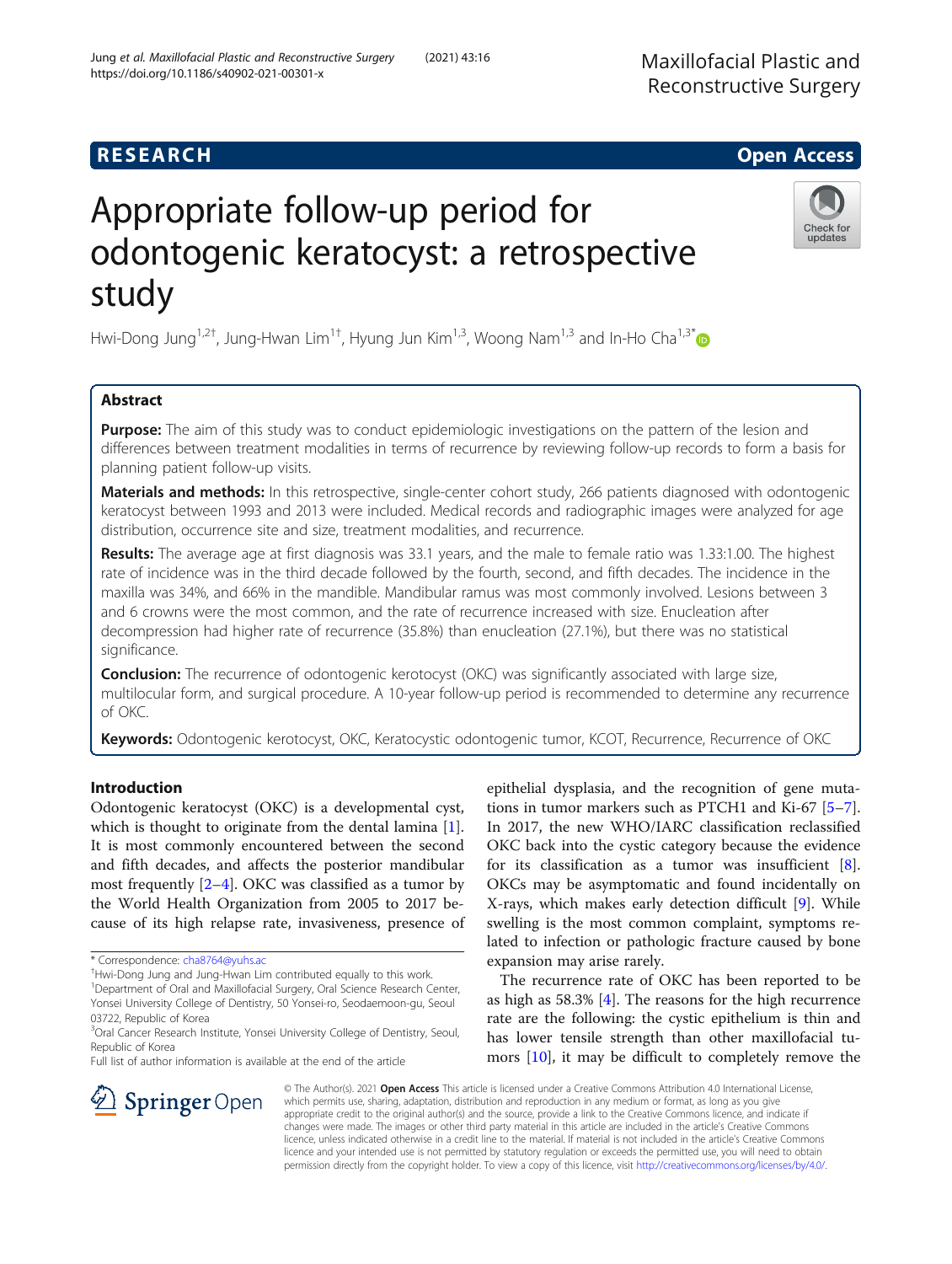tumor in toto [\[11,](#page-5-0) [12\]](#page-5-0), and satellite cysts are often present [\[13\]](#page-5-0). Annual radiographic review with long-term clinical follow-up has been recommended. Although many researchers have reported the above features, it is advantageous to have more data to better understand the OKC.

The aim of this study was to conduct epidemiologic investigations on the pattern of the lesion and differences between treatment modalities in terms of recurrence by reviewing long-term follow-up records from 1993 to 2013. This could be the basis for planning patient follow-up visits.

## Materials and methods

This retrospective study conforms to the Declaration of Helsinki on medical protocols and ethics, and was received informed consents waiver approval from the regional Ethical Review Board of Yonsei University Dental Hospital Institutional Review Board (IRB 2-2014-0031).

A retrospective cohort study was planned using data of subjects who were diagnosed with OKC at the Department of Oral and Maxillofacial Surgery, Yonsei University College of Dentistry between 1993 and 2013. At first, a total 358 patients were included in this cohort. The exclusion criteria were as follows: insufficient medical records for classification of the lesion, or the method of operation; recurrence after previous surgery at another hospital; OKC associated with basal cell nevus syndrome; or orthokeratinized OKC following pathologic confirmation. Finally, applying the above criteria, this research was conducted using data of 266 patients. However, there were multiple lesions in 5 patients. Thus, a total 274 lesions were included.

A total of 266 patients and 274 lesions were classified according to age, sex, location, and size of the lesion. Then, the recurrence according to the location and method of treatment was investigated (Fig. [1](#page-2-0)). The sites of occurrence and recurrence were designated on the maxilla and mandible considering the following points. The maxilla was divided into the anterior and posterior regions by the canine. The mandible was divided into three regions, as anterior, posterior, and the ramus by the location of the canine and the second molar. The size of the lesion was classified as a lesion less than 3 crowns, between 3 and 6 crowns, and larger than 6 crowns based on the mesiodistal width of the mandibular first molar crown in the panoramic radiograph. According to the radiographic findings, the lesion was classified as unilocular or multilocular lesion. In addition, according to the treatment method, it was classified as enucleation, enucleation following decompression, or en bloc excision.

## Statistical analysis

The statistical analysis was performed using SPSS version 22.0 software (SPSS, Inc. Chicago, IL). Crossanalysis was performed to confirm the difference in the recurrence rate of lesions according to the classification criteria described above. Chi-square test, Fisher's exact test, and linear by linear association were used as statistical analytical methods. A life table was used to confirm the tendency of recurrence over time.

## Results

Of the 266 patients, 152 (57%) were male and 114 (43%) were female (M:F = 1.33:1.00). Recurrence was observed in 78 patients (29.3%) of which, 47 were male (30.9%) and 31 were female (27.2%). Based on the initial occurrence, the age for first diagnosis was distributed over the entire age range from 7 to 84 years, and the average was 33.1 years (Fig. [2](#page-3-0)). The highest incidence was observed in the third decade (78 patients, 29.3%), followed by fourth (63 patients, 23.6%), and second decades (49 patients, 18.4%).

The first occurrence site was analyzed in a total of 274 lesions, including 5 cases of multiple lesions among 266 patients (as shown in Supplemental Table [1](#page-4-0)). It was found that 93 (34%) lesions occurred in the maxilla, and 181 (66%) lesions occurred in the mandible. The rate of recurrence in the maxilla was 24.7%, and in the mandible 30.9%. By site, 124 lesions occurred in the mandibular ramus, followed by 77 in the maxillary posterior part, and 49 in the maxillary posterior part. More than half of the cases (173, 63.2%) occurred in the posterior region of the mandible and in the ramus. The recurrence rate was highest in the mandibular posterior region (38.7%) and lowest in the maxillary posterior region  $(24.6\%)$ .

Among the 274 lesions, 40.5% was between 3 and 6 crowns (as shown in Supplemental Table [2](#page-4-0)). The proportions of lesions smaller than 3 crowns in size and larger than 6 crowns were 39.8% and 19.7%, respectively. The recurrence rate increased with increasing size of the lesion, which was statistically significant ( $p < 0.000$ ). The unilocular form was observed in 68.2%, and the multilocular form was observed in 31.8% of the lesions. In the multilocular form, the recurrence rate was significantly higher than in the unilocular form  $(p = 0.001)$ .

Enucleation was performed in 203 cases, enucleation following decompression in 67 cases, and en bloc excision in 4 cases (as shown in Supplemental Table [3\)](#page-4-0). The recurrence rate was higher when decompression was performed before enucleation, and it was similar regardless of whether the lesion was unilocular or multilocular.

The average recurrence after the first operation was found at 47.5 months (1325 days). The median was 32.5 months (975 days) (Fig. [3\)](#page-3-0). Among all cases of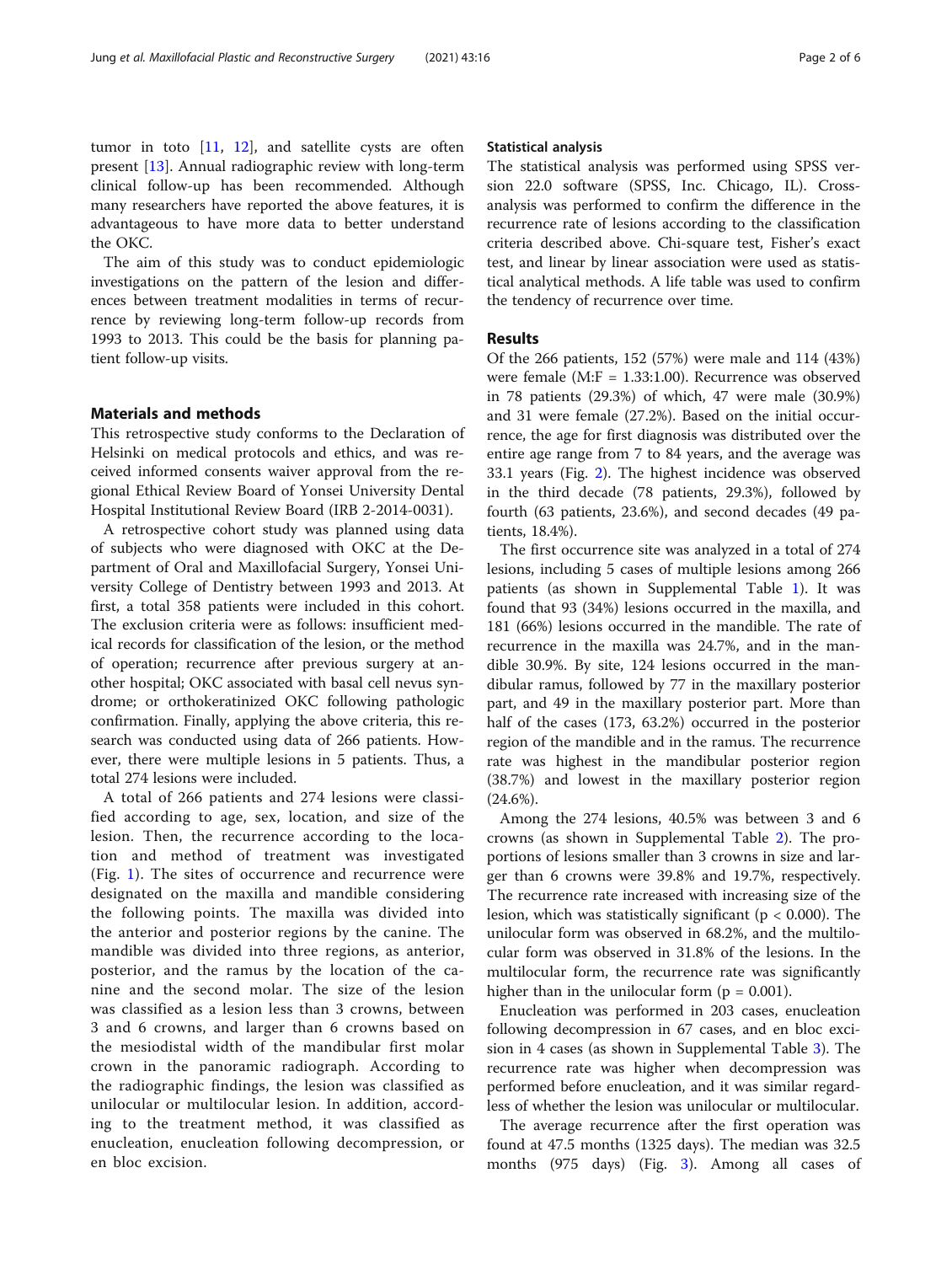<span id="page-2-0"></span>

recurrence, 55.1% recurrence occurred within 3 years after surgery, and 74.3% occurred within 5 years. Crossanalysis was performed to identify factors affecting recurrence, but there was no statistical significance in terms of size, location, sex, radiological patterns, and treatment methods. A total of 18 patients experienced more than 1 recurrence, 14 patients had 2 recurrences, and 2 patients had 3 and 4 recurrences.

## **Discussion**

OKC is a typical developmental cyst with a recurrence rate of 12 to 58.3% [\[2](#page-5-0), [4,](#page-5-0) [14,](#page-5-0) [15](#page-5-0)]. The reasons for this wide range could be differences in the number of cases and the duration of observation, whether lesions with ortho- or para-keratinized epithelium were included,

and whether lesions associated with basal cell nevus syndrome were included. The recurrence rate of 28.8% observed in this study was similar to the 30% observed in previous reports using more than 300 cases [[16,](#page-5-0) [17\]](#page-5-0). Although, the exact reason for the high recurrence rate of OKC has not been established, it is thought to be due to incomplete removal of primary lesion with thin epithelial lining, the presence of satellite cysts, and epithelial remnants.

The average age at initial diagnosis was 33.1 years. While the range was wide (7 to 84 years), patients in the third and fourth decades accounted for almost 53% of all the cases. These results are similar to the results from previous reports of peak incidence between the second and fourth decades of life [[18,](#page-5-0) [19\]](#page-5-0). In this study, the ratio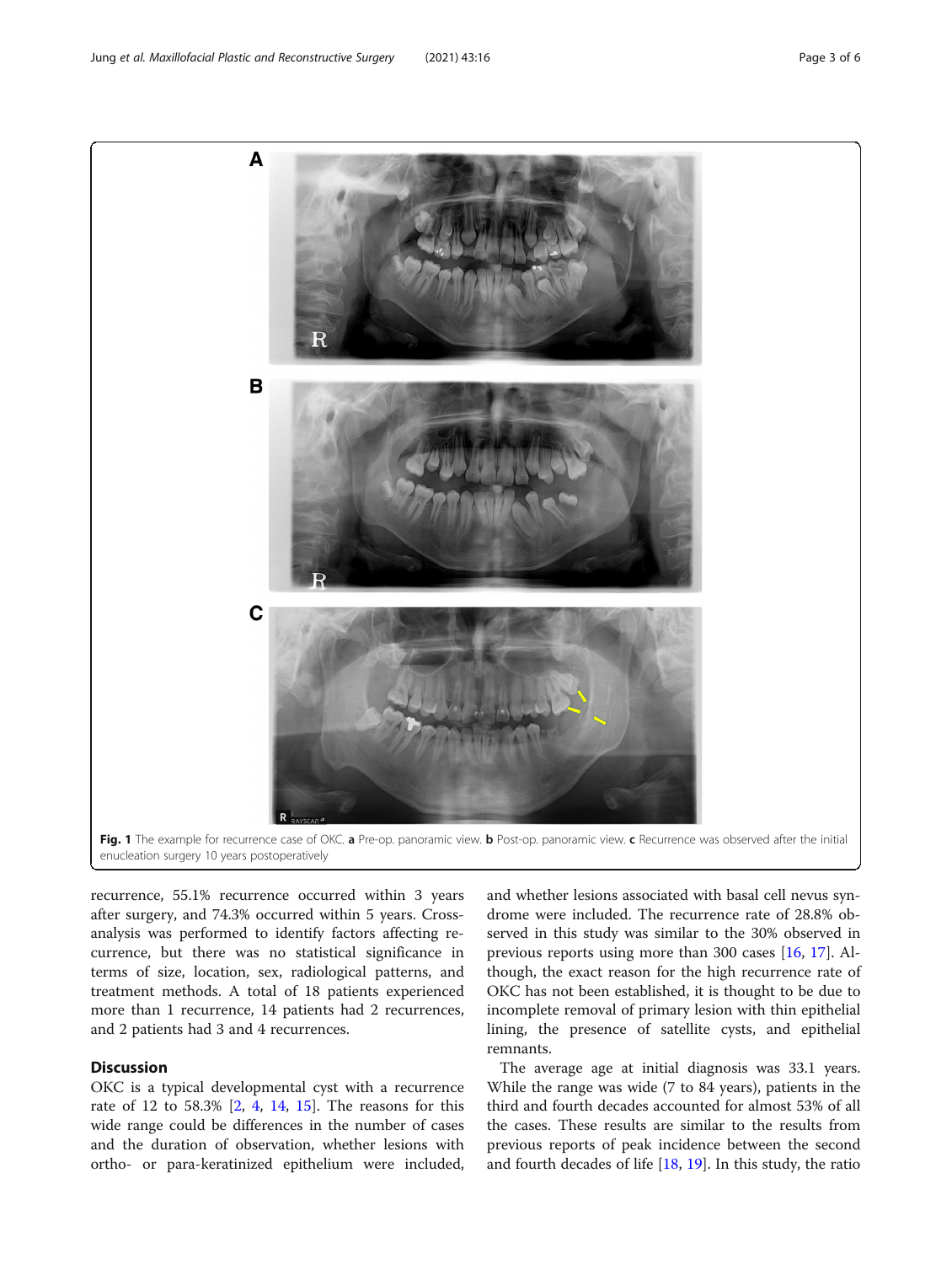<span id="page-3-0"></span>

of rate of incidence in male to female patients was 1.33: 1.00. The rate of recurrence in male and female patients was 30.9% and 27.2%, respectively. However, there was no statistically significant difference in the incidence and recurrence rate by sex. Previously, various authors have reported male preponderance [\[20](#page-5-0)], no sex difference [[21\]](#page-5-0), and female preponderance [[22](#page-5-0)] with reference to occurrence of OKC. Thus, sex-related incidence is controversial.

The primary lesion of OKC occurred in the maxilla in 34% of the cases, and in the mandible in 66% of the cases. A total of 63.2% of lesions occurred in the mandibular ramus and posterior region. Myoung and Hong reported that the recurrence rate in the mandible was higher than in the maxillary lesion [\[4](#page-5-0)]. In this study, the recurrence in the mandible was 30.9%, which was higher than the recurrence in the maxilla (24.7%), but there was no statistical significance ( $p = 0.283$ ). The highest recurrence rate was observed in the posterior mandible (39.7%), and the lowest in the posterior maxilla (24.6%). The differences of recurrence rate between posterior mandible and posterior maxilla were more than 10%, but they were not statistically significant ( $p =$ 0.464). The reason for the highest recurrence rate in the

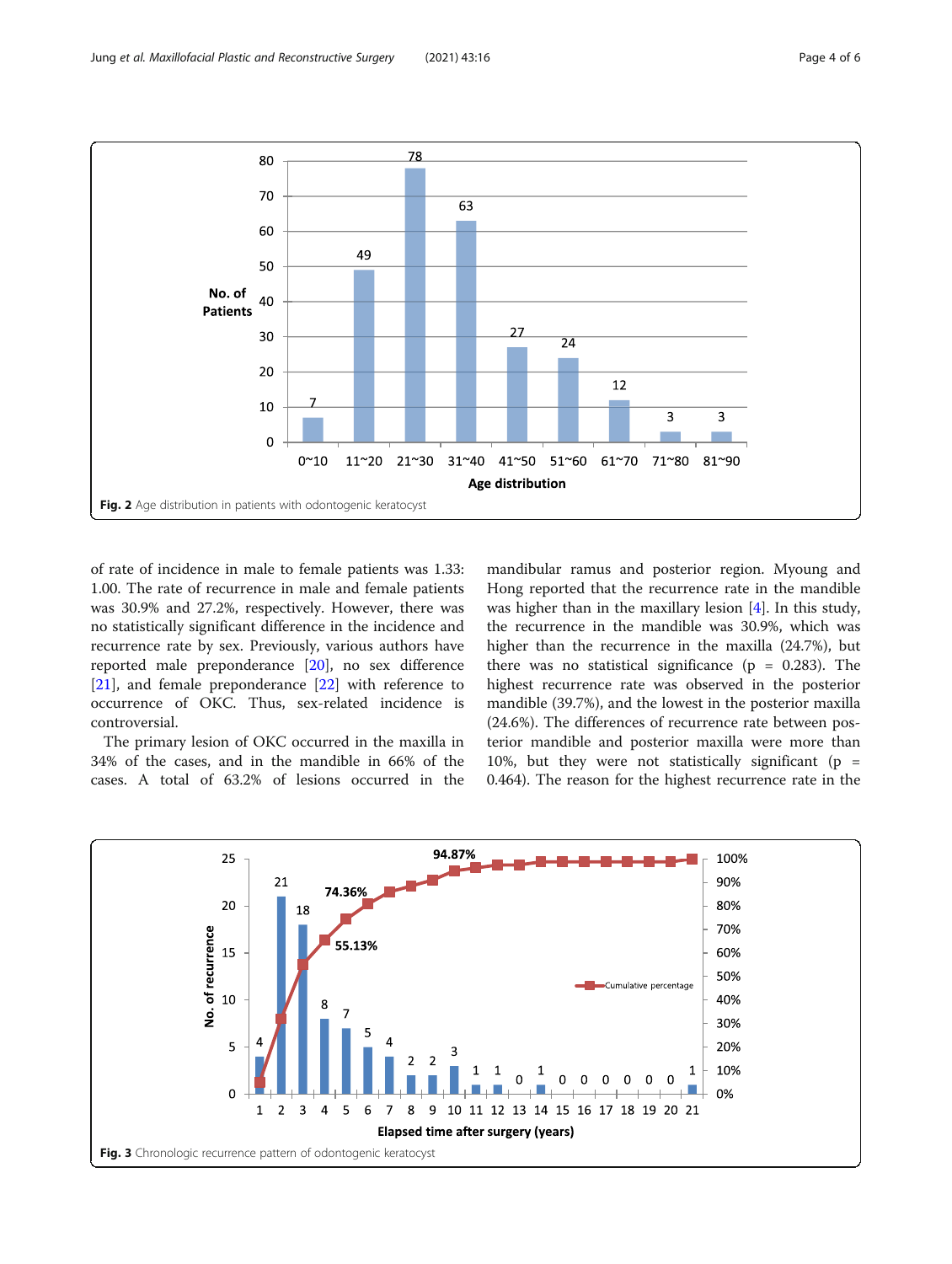<span id="page-4-0"></span>posterior mandible is thought to be due to the incomplete resection of the tooth root and the presence of inferior alveolar nerve.

Among the 274 lesions, the size of 3 to 6 crowns was most common (111 lesions), followed by less than 3 crowns (109 lesions), and larger than 6 crowns (54 lesions). In previous reports, the rate of recurrence in relation to size has been controversial. Some researchers reported no correlation [\[4](#page-5-0), [20](#page-5-0)]. However, in this study, the rate of recurrence increased as the size increased, and this was statistically significant. In addition to the size of the lesion, the rate of recurrence was higher in the multilocular lesions than in the unilocular lesions, which is similar to a previous report [\[21](#page-5-0)]. Therefore, if the lesion is multilocular or has a size larger than 6 crowns, a higher rate of recurrence can be predicted, and thus, a long-term follow-up is indicated.

In this study, it was observed that as the size of the lesion increased, the maxillofacial surgeon attempted decompression, followed by enucleation rather than immediately performing enucleation. No recurrence was observed in the cases when en bloc excision was performed. However, in 27.1% of the cases of enucleation and 35.8% of the cases of enucleation after decompression, recurrence was observed. When decompression is performed, the size of the cystic mass decreases, but the surrounding satellite cysts remains. The growth of these satellite cysts is thought to be the reason for higher recurrence [\[22](#page-5-0)].

It has been reported that recurrence of OKC occurred after a few decades [\[3](#page-5-0)], but many reports have reported that most recurrence occurs within an average of 5 years  $[2, 19, 23]$  $[2, 19, 23]$  $[2, 19, 23]$  $[2, 19, 23]$  $[2, 19, 23]$  $[2, 19, 23]$ . In this study, recurrence occurred at 57.5 months on an average. The median was 32.5 months postoperatively, which is similar with the previous study results. In this study, the fastest recurrence was observed about 7 months postoperatively, and the longest recurrence was 21 years after the initial operation. Of all recurring lesions, 74.3% occurred within 5 years after the first operation, and 94.8% occurred within 10 years after surgery. Since about 20% of recurring lesions occurred between 5 years and 10 years postoperatively, periodic follow-up of at least 10 years is indicated following enucleation of OKC. In particular, in the case of a recurrence, there is a tendency for repeated recurrence, so the authors think it is important to build a close follow-up plan.

Many treatment methods have been attempted to reduce this recurrence, such as the Carnoy's solution [\[24](#page-5-0)], cryotherap y[[25\]](#page-5-0), and peripheral ostectomy, but no treatment modality, except en bloc excision, has led to a significant reduction in terms of rate of recurrence [\[16](#page-5-0), [17](#page-5-0), [26\]](#page-5-0). Research on target therapy and gene therapy in the future may develop new treatment methods to reduce

the occurrence, growth, and recurrence of OKC. Until then, the maxillofacial surgeon should be aware that small-sized OKC is asymptomatic, thus most patients recognize the lesion only when swelling, facial deformation, and infection-related pain occurring due to increased lesion size. In addition, the patient's tissue deficiency increases as the size of the lesion increases, and consequently, the rate of recurrence increases. Therefore, a regular periodic radiographic examination is necessary to identify the lesion before symptoms occur. The periodic follow-up is important to observe recurrence of OKC, but only few studies have been conducted to prevent recurrence itself. New treatment modalities, which can suppress recurrence, are indicated, such as gene therapy for the PTCH gene, smooth end receptors.

#### Conclusion

The average age at which OKC was first diagnosed was 33.1 years, and the male to female ratio was 1.33:1.00. The age group with the highest rate of incidence was the third decade followed by the fourth, second, and fifth decades. The incidence in the maxilla and mandible was 34% and 66%, respectively. The region most commonly involved was the mandibular ramus area. In terms of size, lesions between 3 and 6 crowns were the most common. The rate of recurrence increased as the size of the lesion increased. Enucleation after decompression had higher rate of recurrence (35.8%) than enucleation (27.1%), but there was no statistical significance. The recurrence of OKC was significantly associated with large size, multilocular form, and surgical procedure. A 10 year follow-up period is recommended to determine any recurrence, and a closer follow-up is necessary in cases of recurrence.

## Supplementary Information

The online version contains supplementary material available at [https://doi.](https://doi.org/10.1186/s40902-021-00301-x) [org/10.1186/s40902-021-00301-x](https://doi.org/10.1186/s40902-021-00301-x).

Additional file 1: Supplemental Table 1. Distribution of occurrence and recurrence site of odontogenic keratocyst. Supplemental Table 2. Recurrence rate according to size and radiographic patterns. **Supplemental Table 3.** Recurrence rate according to radiographic patterns and treatment modalities.

Acknowledgements None.

#### Authors' contributions

Conceptualization: Hwi-Dong Jung, Jung-Hwan Lim, and In-Ho Cha; methodology: Jung-Hwan Lim; validation: Hyung Jun Kim and Woong Nam; original draft preparation: Hwi-Dong Jung and Jung-Hwan Lim; review and editing: Hwi-Dong Jung and In-Ho Cha; supervision, In-Ho Cha. All authors have read and agreed to the published version of the manuscript.

## Funding

None.